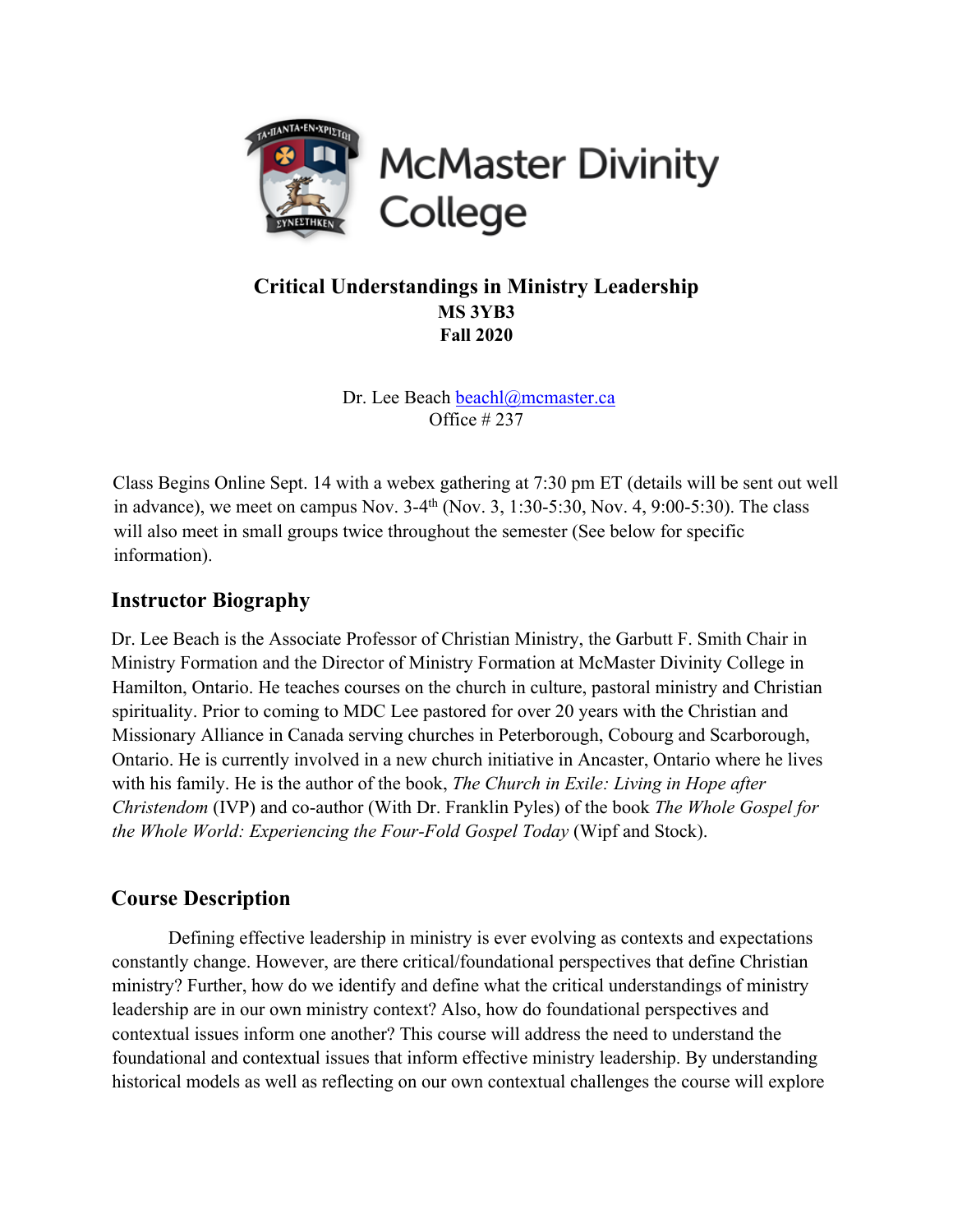ways in which we can develop an understanding of what it means to lead effectively in the particular ministry context that we find ourselves in.

As a hybrid course we will be using a course shell provided by McMaster Universities, Avenue to Learn as well as other online technology. Information about accessing and using these sites will be provided prior to the beginning of the course and as needed. If you have questions about the technological aspects of the course, or have any problems with the technology please contact the instructor. I will do my best to help and if I am not able to answer your questions I will work with our IT support team to get an answer for you as soon as possible.

# **Learning Goals:**

## **Knowing:**

1. Upon completion of this course students will be able to articulate a basic understanding of key church leadership competencies for contemporary ministry.

2. Upon completion of this course students will be able to explain the inevitable contextual nature of ministry, both locally and globally, and how the work of ministry is to respond to and work within a particular context.

3. Upon completion of this course students will develop a deeper understanding of specific challenges in contemporary ministry and how reflective leadership is crucial to addressing these challenges.

#### **Being**

- 1. Upon completion of this course students will have the opportunity to evaluate their own cultural situatedness and describe how their own understanding of the world is influenced by it.
- 2. Upon completion of this course students will have gained insight into how their work in ministry is a response to the questions and needs of their time and context and how living into this reality is part of the ministerial calling.

#### **Doing**

- 1. Upon completion of this course students will develop their ability to present their ideas to a group of peers and assess critical feedback they receive from that group.
- 2. Upon completion of this course students will be able to identify specific cultural and contextual issues that affect their practice of ministry and develop effective responses to them.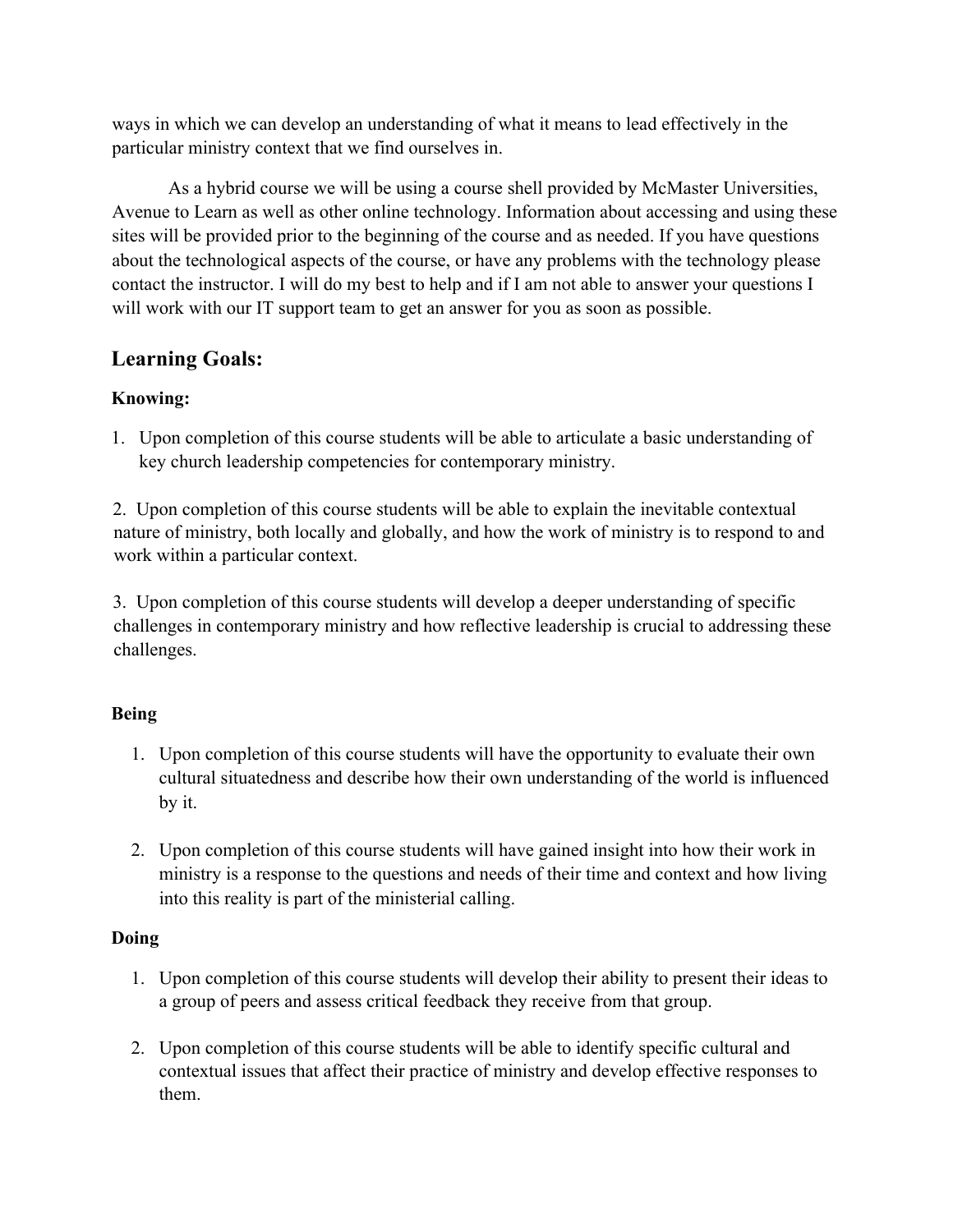#### **Working together as a learning community**

A core value of our class is that it is a "learning community," designed to be a place where each member of the community can grow through positive affirmation and constructive input. We should all come to the community as people in process, open to be deconstructed and formed through our mutual learning experience.

As a responsible member of our learning community you will be expected to commit yourself to the class throughout the semester that we are together. This means that in our class interactions you will endeavor to treat all members of our class with respect and dignity. Your presence is necessary for our community (that is our class) to function at an optimal level, therefor it is expected that each student will be "present" in the online aspect of the course and in attendance for the face to face aspect of the course Nov. 3 - 4. Specific expectations for online interaction can be found in the "course schedule" section of this syllabus (below). Assignments should be handed in on time and in good order as an attachment to an email sent to the professor. Assignments should be sent in on or before the due date specified in this syllabus. All assignments handed in after the due date will be subject to a penalty of 2% for each day (including weekends) that they are late.

#### **Instructor's role and availability**

As professor it is my responsibility to empower each class member as a learner by treating each student with respect and dignity. I come to position myself as a fellow learner in the community and to offer information, reflection, experience and questions for us to reflect on together. Further, it is my responsibility to give good evaluation and feedback to your thinking, both as you offer it to the class in our discussions and through written work so that your growth through this class can be maximized as a result of our collaboration.

I will do my best to answer any email enquiries within 24 hours during week days (Mon.-Fri). I do not generally answer emails Saturdays or Sunday during the day. If an email is sent later in the afternoon on a Friday it will probably not be answered until Sunday evening or Monday morning. I will do my very best to grade assignments within three weeks of submission.

I am not only available but also welcome and enjoy connections with each of you outside formal class time. If you would like to meet together via zoom or webex please feel free to make an appointment with me for a time that works for both of us.

# **Required Reading**

Bowen, John P. (editor). *The Missionary Letters of Vincent Donovan, 1957-1973.* Eugene, OR: Pickwick, 2011.

Clark, Brian and MacDonald, Stuart. *Leaving Christianity: Changing Allegiances in Canada since 1945.* Montreal & Kingston: McGill-Queens, 2017.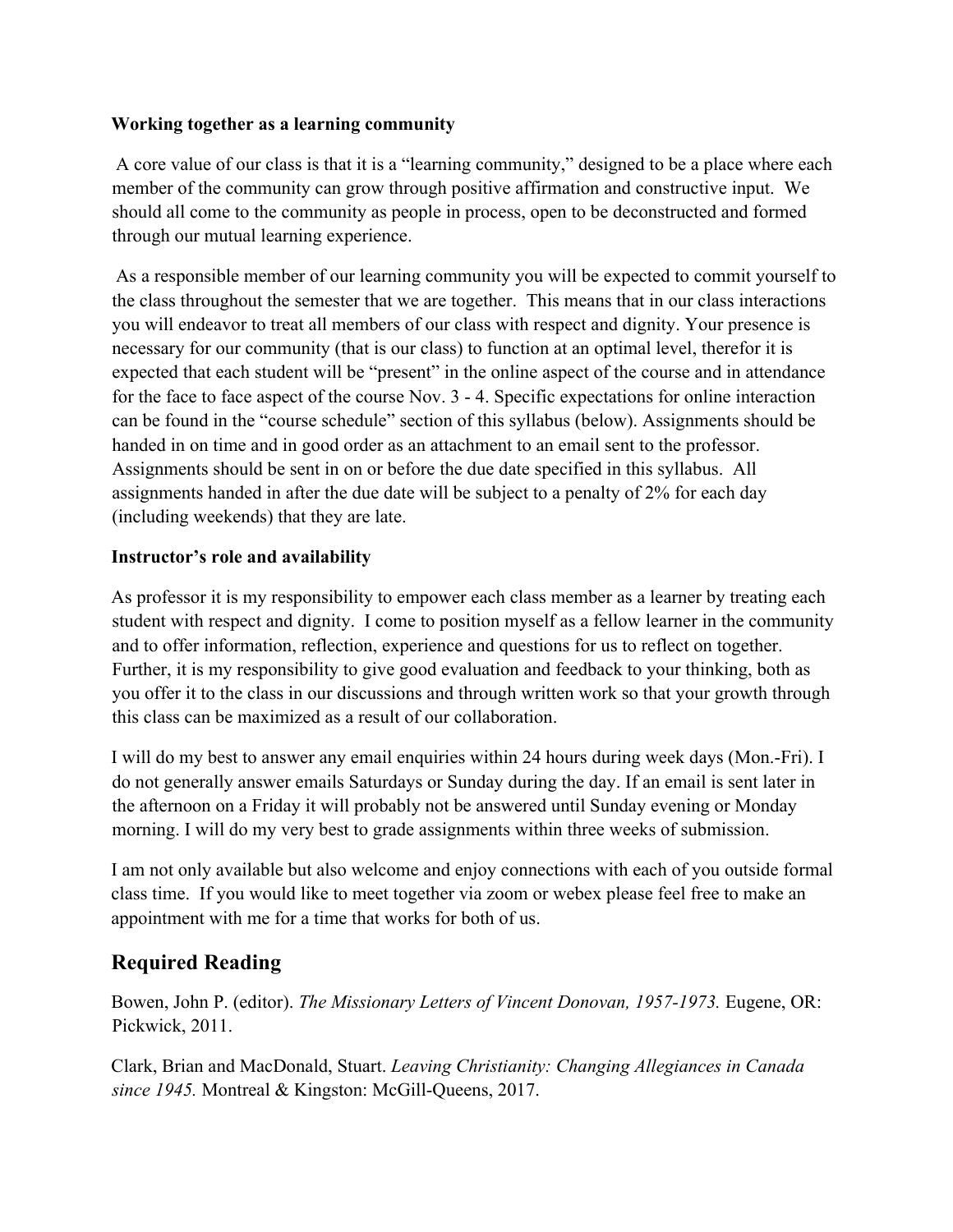Marti, Gerardo and Ganiel, Gladys. *The Deconstructed Church: Understanding Emerging Christianity.* Oxford: Oxford University Press, 2014.

## **Assignments**

#### **1. Learning from the Practices of a Historic Christian Leader: Paper and Presentation**

All theology is contextual and all effective ministry must be a response to the context in which it happens. This is true today and has been true in the church since its inception. This assignment will ask each student to choose a historic Christian leader from the past and write a paper that reflects on how that leader was shaped by and was responsive to their ministry context. The paper should offer a brief overview of the leader's work, describe the external factors that drove their work, how their work was influenced by their context, how their work was a response to the needs of the church and society in their time and what lessons contemporary leaders can learn from them. As a research paper the paper should reflect interaction with at least 8 academically credible sources. The student will also present the paper to a small group of classmates in an online setting. This presentation will offer a summary of the contents of the paper to the group and allow for interaction between group members (i.e. time for Q+A). The goal of this assignment is to help students understand how these important figures in Christian history were people whose ministries and theological interests were all directed by their experience within a particular social and ecclesial context. Students must clear their proposed historic figure with the instructor no later than Sept. 28, 2020. Please email the instructor by Sept. 28 with the person you propose to study to get clearance for your project.

## **The paper should be 10-12 pages (double spaced) in length and is due Oct. 19th, 2020, it will constitute 30% of the course grade.**

The paper presentations and the small groups will take place online sometime between Oct.  $20 - 30<sup>th</sup>$  Groups will be formed and a meeting date that is suitable for all members will be determined by Oct.  $5<sup>th</sup>$  (or a date close to it). Each presentation should be 20 minutes in length, including time for interaction and questions. The presentation should give an overview of the historical figure, and the main contours of the paper (i.e. what were the issues in their context and how did that shape them, how did they respond, etc.). The presentation will be evaluated on clarity, creativity and the presenter's demonstration of a familiarity with their subject.

**Small group presentations will take place between Oct. 20-30, 2020 (exact date for your group TBA). The presentation is worth 10% of the course grade.** 

## **2. Class Presentation: Contextual Analysis**

Students will choose a cultural artefact that provides insight into the place of Christianity and/or the church in contemporary North American culture and present it to the class for discussion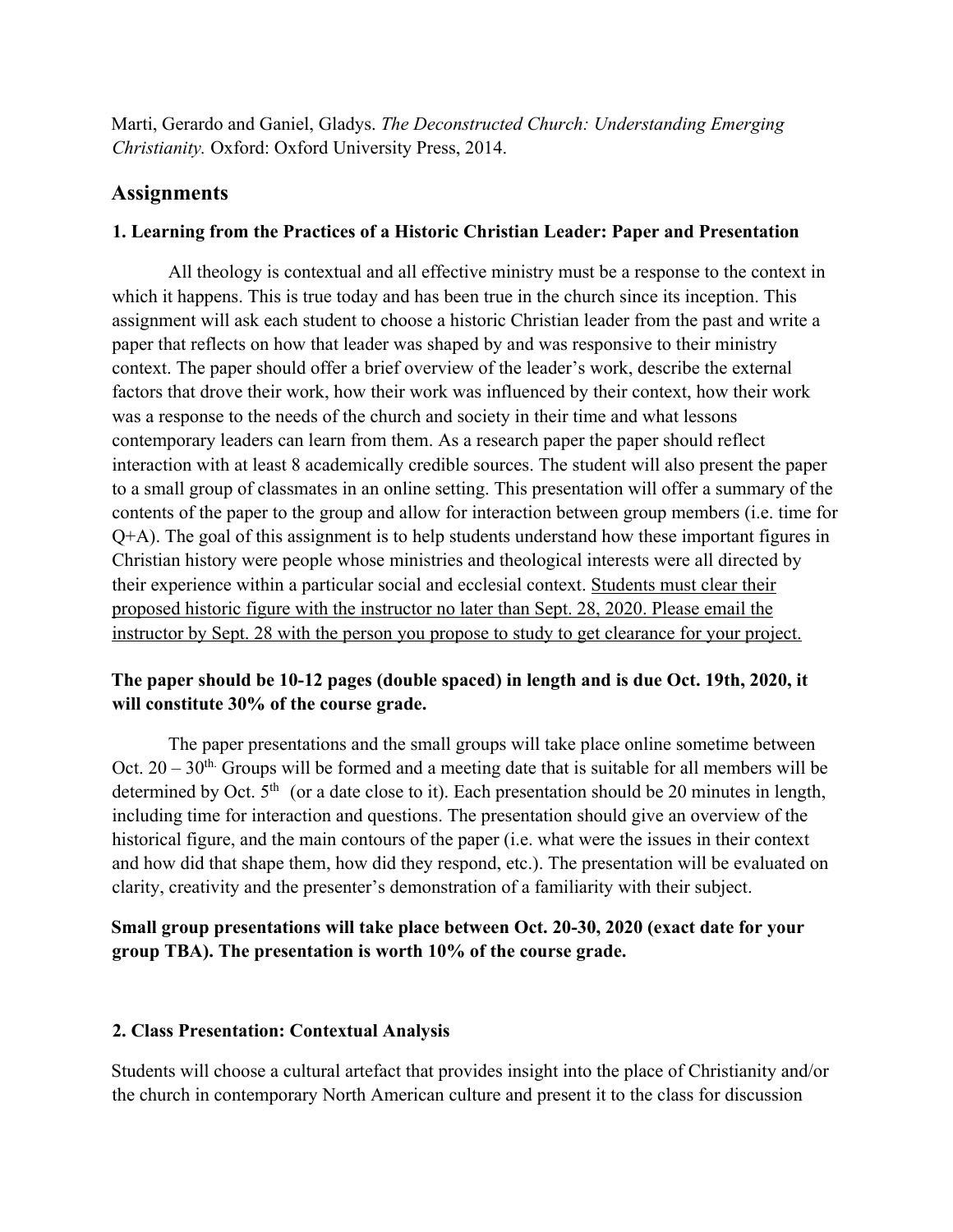during our face to face class meeting on Nov. 3 or 4<sup>th</sup>. Examples of an artefact could be a current news story, an article, a scene from a movie or t.v. show, lyrics from a song, or even a personal encounter of some sort. The presentation should offer an analysis of how the artefact represents the place of Christian faith in contemporary culture, that is, how does this artefact demonstrate the place of Christianity and/or the church in current culture. It could be an artefact that positively or negatively demonstrates how the church is trying to engage contemporary culture, or it could be an example of how the wider culture perceives the church, or how the place of Christianity is changing within culture, etc. The presentation should clearly articulate how the artefact is particular to the contemporary setting (not something that is applicable universally or that would have been equally as applicable in a different time period). The presentation should include a question for the class that will help to provide a springboard for class discussion.

**Class presentations will take place on Nov. 3 or 4th (a schedule of exact times will be provided one week prior to these dates). They should be aprox. 20 minutes in length (including time for discussion) and will constitute 10% of the course grade.** 

#### **3. Understanding the Challenge of Contemporary Ministry Leadership**

For this paper the student will choose a specific challenge or question that you have regarding contemporary Christian ministry. The paper will address this topic by exploring the questions that it raises and challenges it presents both theologically and practically. The paper should move in three distinct stages; first, the paper should provide an in-depth exploration of the problem/question as it pertains to the practice of ministry in the particular context that it is situated in. Second, an engagement with the question/problem from both a theological and practical perspective should be provided, this includes offering analysis that emanates from both secondary analysis (i.e. literature based research) as well as primary analysis (i.e. reflection on your own experience). These two research components should be brought into conversation with each other so that they provide a seamless, rigorous analysis of the problem/question under consideration in the paper. Third, the paper should move to response, providing insight into how the problem/question can be adequately addressed within a contemporary ministry context. As a research paper it is expected that at least 10 academically credible sources be consulted.

## **The paper is due Dec. 7th, 2020 and should be approximately 12-13 pages in length (double spaced) and will constitute 40% of the course grade.**

#### **4. Participation**

As an online/hybrid course an ongoing commitment to participation in the online discussion forums is absolutely essential to the ethos and overall quality of the course. Thus, students will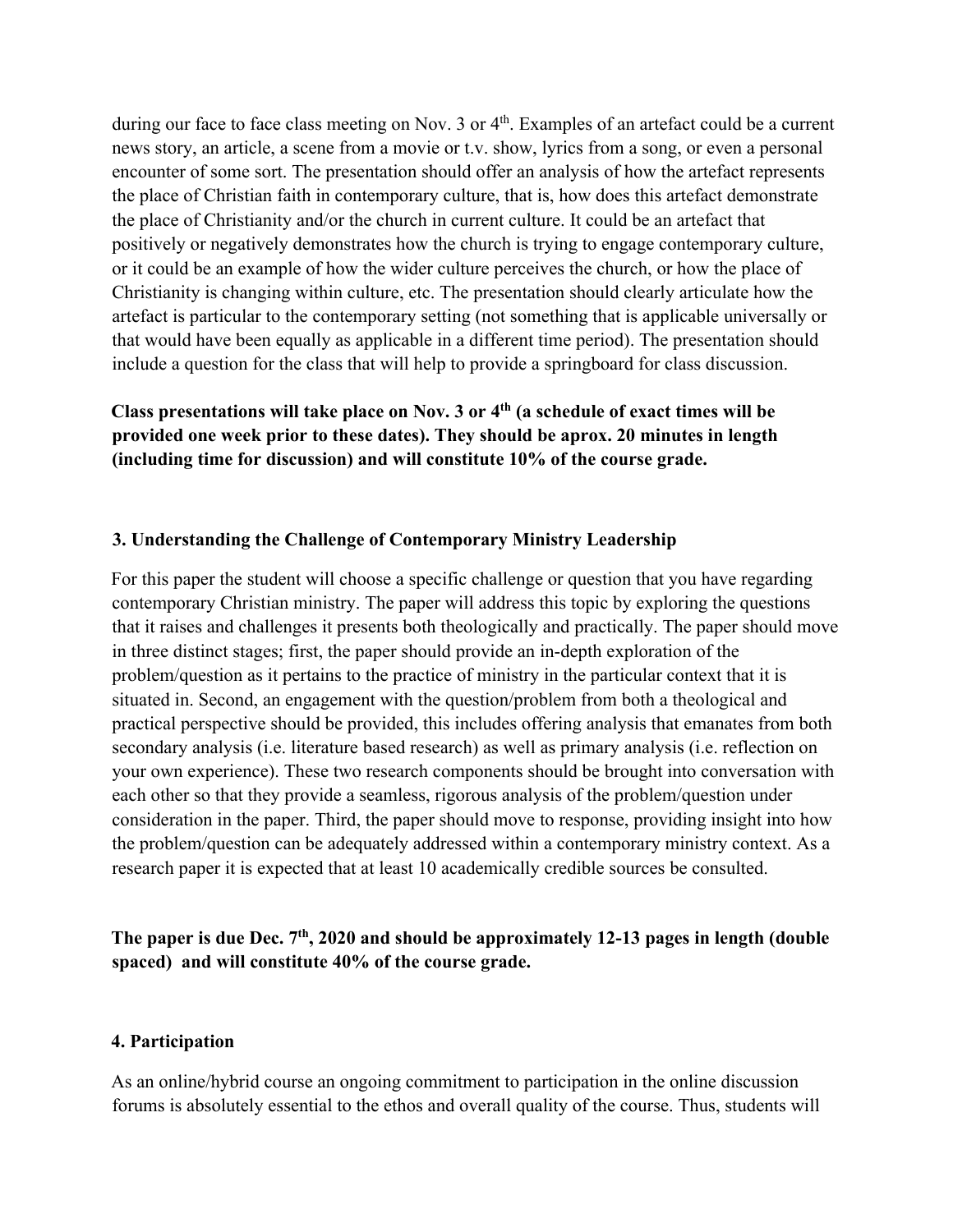be graded on their participation based on the quality and frequency of their online participation. For each online discussion students are expected to offer one response to the discussion prompt provided by the instructor and at least two responses to classmates posts, except on the final week when only a response to the question is required (see instructions in the course schedule below).Grades will be determined using the following rubric.

# A-LEVEL PARTICIPATION (9-10 Points)

• The participant integrated evidence from the reading, lecture, or past experience in

supporting their argument.

• The participant consistently posted insightful comments and questions that prompted on topic discussion.

• The participant consistently helped clarify or synthesize other class members' ideas. If disagreeing with other class members' ideas, the participant stated his or her disagreement or objections clearly, yet politely.

## B-LEVEL PARTICIPATION (8 Points)

- The participant was notably lacking in one or two of the items listed for A-level participation.
- The participant consistently had to be prompted or coaxed to participate.
- The participant usually, but not always, expressed herself or himself clearly.

# C-LEVEL PARTICIPATION (7 Points

• The participant was consistently lacking in two or more of the items listed for A-level

participation.

- The participant was extremely reluctant to participate, even when prompted.
- The participant rarely expressed himself or herself clearly.

# D-LEVEL PARTICIPATION (6 Points)

The participant frequently attempted (success is irrelevant) to draw the discussion off-topic, even if the participant's participation otherwise conforms to a higher level on the rubric

# F-LEVEL PARTICIPATION (0-5 Points)

• The participant was rude or abusive to other course participants.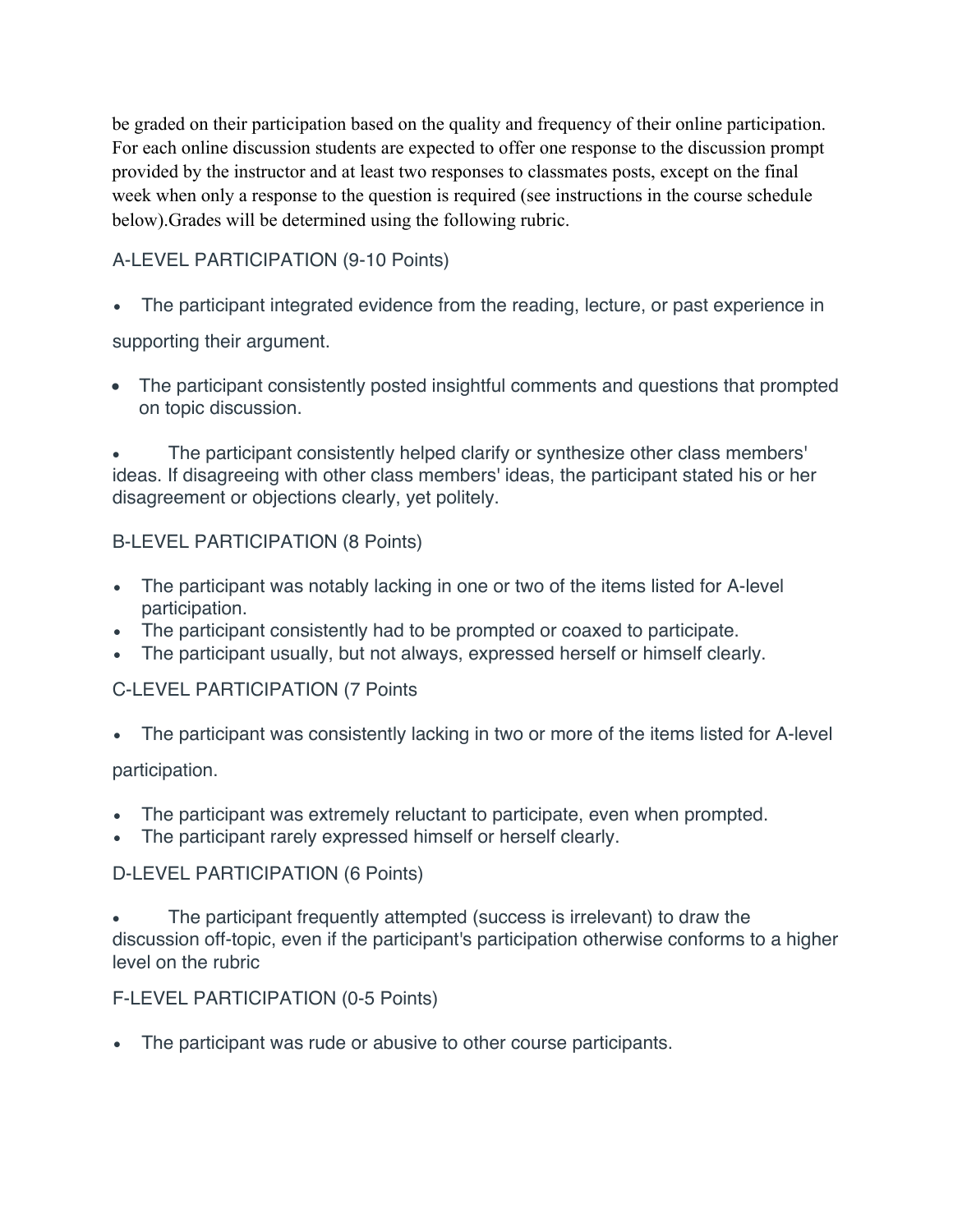The participant consistently failed or refused to participate at all, even when specifically prompted or questioned, even if the participant's participation otherwise conforms to a higher level on the rubric.

## **Class participation will constitute 10% of the course grade.**

# **Course Outline and Expectations**

**Course Introduction: WebEx class meeting (online), Monday Sept. 14h 7:30 pm ET (aprox. One hour)** *\*details will be provided but please plan to attend this gathering via. the online platform if at all possible.*

- Course overview, introductions, time for student questions regarding the course.
- Student Responsibilities: Please review the course syllabus before this meeting and come prepared to offer a brief (1-2 minute) introduction of yourself (occupation, professional background, personal/family situation, your hopes for the course), and to ask any questions you may have about the course.

### **Unit One: Understanding Your Cultural Context**

Weeks of Sept. 14, 21, 28 and Oct. 5. We will consider the necessity of leadership to understand their context with a specific emphasis on the current Canadian and North American context. We will consider current cultural trends that are impacting Christian ministry through online Presentations: On-line lectures and other learning resources.

- Student Responsibilities: Please review the material posted each week for this unit. Also, begin engaging with the course text *Leaving Christianity: Changing Allegiances in Canada since 1945.* During the week of Sept.28 - Oct. 4 participate in the on- line discussion forum. Please post your response to the discussion prompts provided by the instructor by Wednesday Sept. 30 of this week. Respond to at least two posts by your classmates no later than Sunday of this week (Oct. 4). Send your "historic leader" paper proposal to the instructor by Sept. 28<sup>th</sup>.

## **Unit Two: Global Perspectives, the Changing Nature of World Christianity Ministry and the need for Inter-faith dialogue and leadership**

- The Week of Oct. 12: Introduction video with some educational resources, and a number of brief online lectures on the topic of world Christianity and Inter-faith dialogue.

-Student Responsibilities: Engage with the resources provided and review the online lectures. Post your response to the discussion question provided by the instructor by Wednesday Oct. 14<sup>th</sup> Respond to at least two posts by your classmates by Sunday Oct. 18<sup>h</sup>. Work on your Historic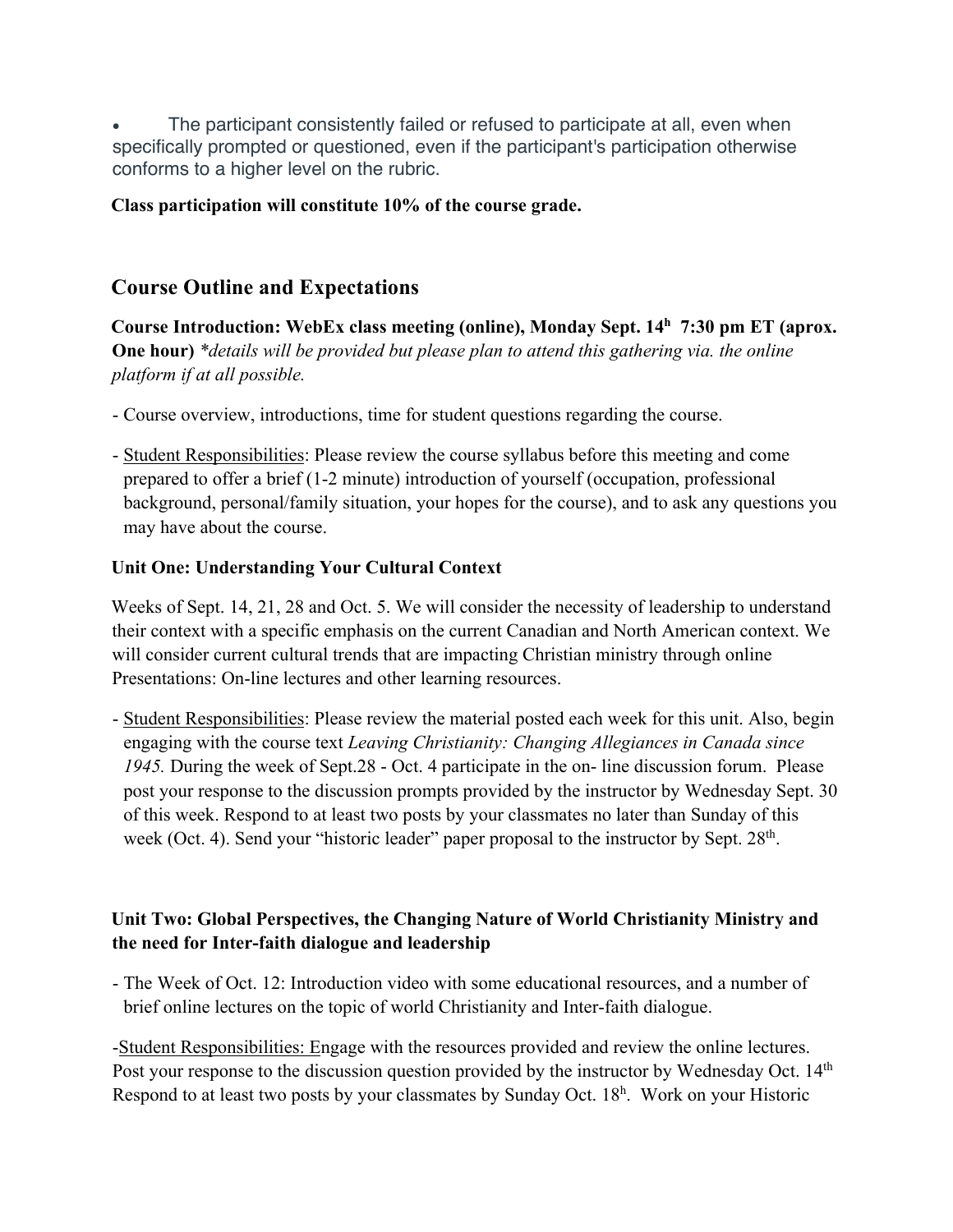leader paper as it is due Oct. 19<sup>th</sup>. Start reading the textbook *The Missionary Letters of Vincent Donovan, 1957-1973.* 

### **Unit Three: Learning from a Historic Christian Leader**

The weeks of Oct. 19 - 30. Online Presentation and Discussion Forum: Students will meet in small groups to present their "historic leader" papers and participate in a group discussion with classmates. (Dates and times TBD).

-Student Responsibilities: Finalize and submit your historic leader paper by Oct. 19, and prepare for your group presentation. and continue reading the course text *The Missionary Letters of Vincent Donovan, 1957-1973.*

#### - - - - - - - - - - - - - - - - - - - -

#### **Unit Four: In Class Session (Nov. 3 -4)**

The in-class section of the course will include discussion of and additional material pertaining to the posted lectures as well as book discussions of *The Missionary Letters of Vincent Donovan, 1957-1973,* and *Leaving Christianity: Changing Allegiances in Canada since 1945.* 

Also, student presentations. (A schedule will be developed for these presentations one week before the start of our first in-class meeting).

Student Responsibilities: Come to class prepared to share your thoughts and impressions of the two text books we have been reading thus far and the content of the online lectures. Also, to interact with further content that will be presented. Prepare your class presentation for the assignment on "contextual analysis" and be prepared to present your work to the class according to the presentation schedule that will be developed in the preceding week.

- - - - - - - - - - - - - - - - - - - - -

#### **Unit Five: The Future of Evangelical Theology and Ministry**

The week of Nov. 9 - 15 there will be no class content.

The week of Nov.  $16 - 22$  On line Presentation: The Future of Evangelical Theology and Ministry.

Nov. 23rd Live On-line discussion forum on the book *The Deconstructed Church (*Format and exact time will depend on the size of the class, details TBD).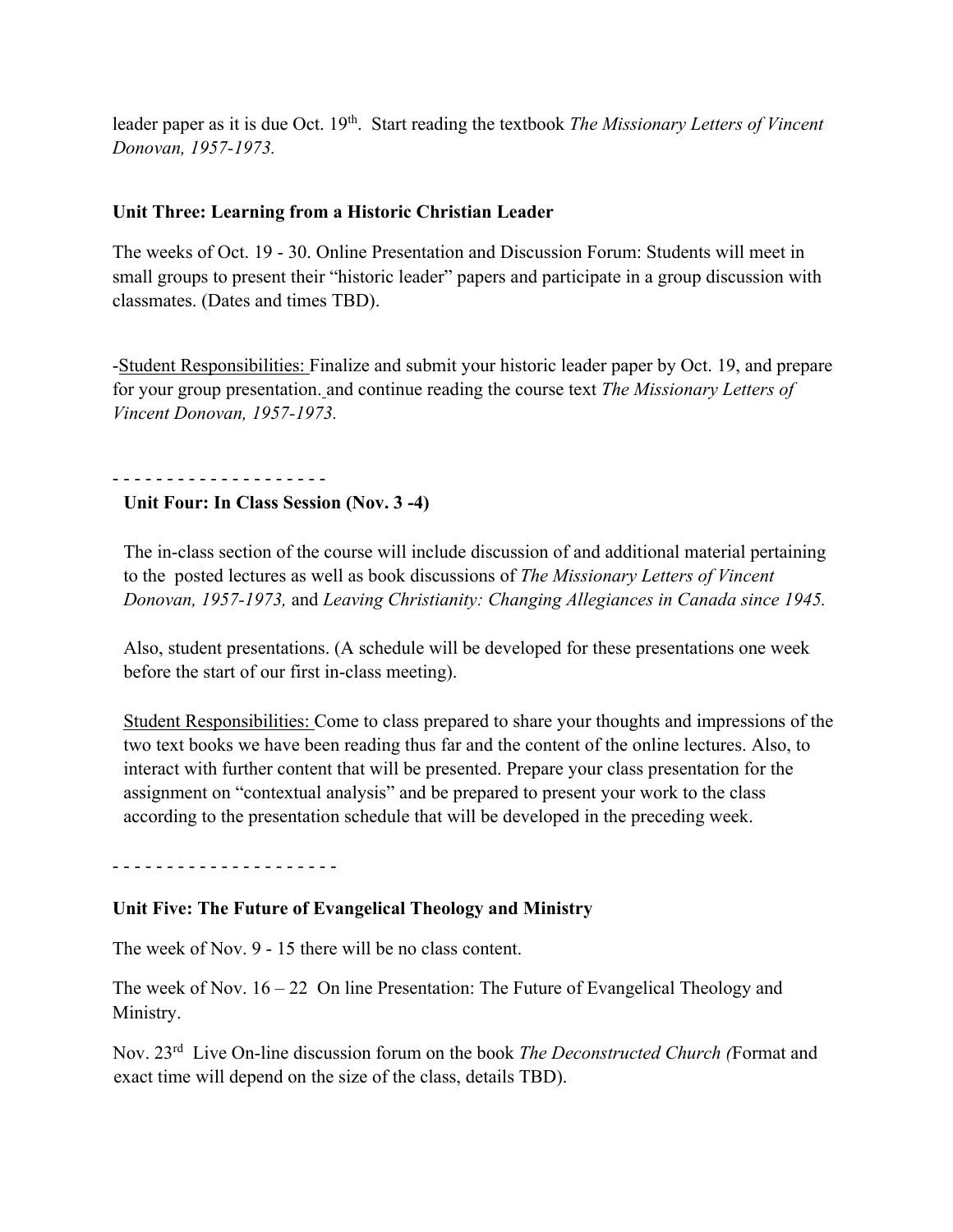- Student Responsibilities: Review the online material on the course website for this section of the course. Read the text book *The Deconstructed Church.* Engage in the live, online class discussion on Nov. 23rd.

### **Unit Six: Leadership Strategies and Approaches**

The Week of Nov. 23: Online presentations with some educational resources on the topic of Leadership in the 21st century.

- Week of Nov. 30: Online discussion Forum and writing week.

-Student Responsibilities: Engage with the resources provided and review the online lectures. Post your response to the discussion question provided by the instructor by Friday Dec.4. Students are only responsible to offer one post to the question by the due date. This week it is not necessary to interact with classmates posts. Work on your final paper which is due Monday Dec.  $7<sup>th</sup>$ 

#### **Additional notes:**

### A.Textbook Purchase

All required textbooks are available from MDC's book service, READ On, located in the new Hurlburt Family Bookstore, located beside the Chapel entrance, opposite Cullen Hall at McMaster Divinity College. It will be opening September 8, 2020, **by appointment only,** due to COVID-19 safety measures. For advance purchase, you may contact READ On Bookstore, 5 International Blvd, Etobicoke, Ontario M9W 6H3 by phone 416.620.2934, fax 416.622.2308, or email books@readon.ca. Other book services may also carry the texts.

## B. Academic Honesty

Academic dishonesty is a serious offence that may take any number of forms, including plagiarism, the submission of work that is not one's own or for which previous credit has been obtained, and/or unauthorized collaboration with other students. Academic dishonesty can result in severe consequences, e.g., failure of the assignment, failure of the course, a notation on one's academic transcript, and/or suspension or expulsion from the College. Students are responsible for understanding what constitutes academic dishonesty. Please refer to the Divinity College Statement on Academic Honesty  $\sim$  https://mcmasterdivinity.ca/rules-regulations/

C. Gender Inclusive Language

McMaster Divinity College uses inclusive language for human beings in worship services, student written materials, and all its publications. It is expected that inclusive language will be used in chapel services and all MDC assignments. In reference to biblical texts, the integrity of